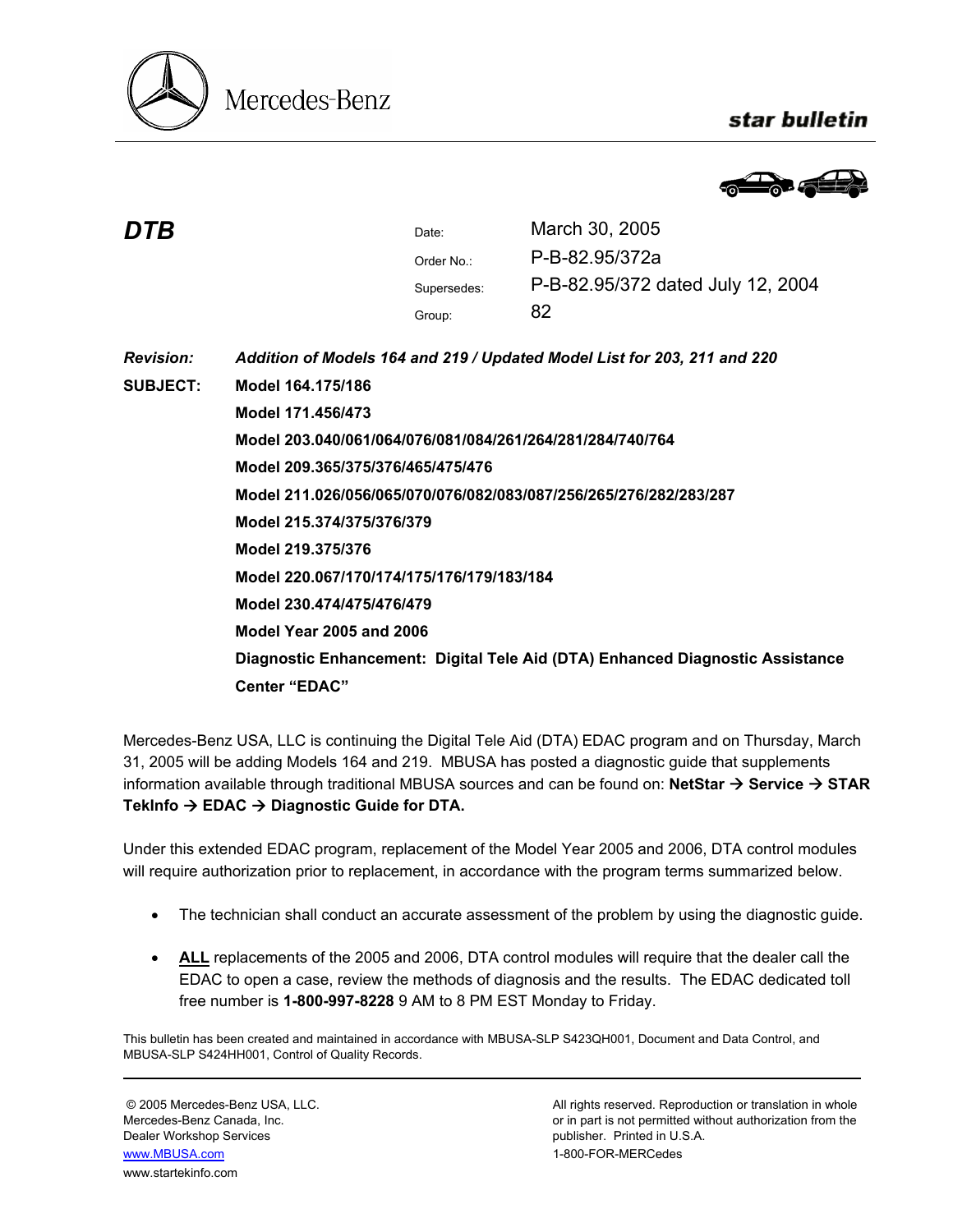- Upon completion of an EDAC contact, the EDAC agent will issue an authorization number in those cases where the Model Year 2005/2006, DTA control unit is deemed to be malfunctioning. **This authorization number must appear in the DTC field on the submitted warranty claim or the claim handling fee will be debited as of repair date July 19, 2004 (Models 171, 203, 209, 211, 215 , 220 and 230) and as of repair date March 31, 2005 (Models 164 and 219).**
- Should an authorized DTA control unit be submitted without the specified documentation called for in the MY 2005/2006 DTA Warranty Checklist (below), the claim handling fee will be debited as of repair date July 19, 2004 (Models 171, 203, 209, 211, 215 , 220 and 230) and as of repair date March 31, 2005 (Models 164 and 219).

## **Model Year 2005/2006, DTA Warranty Checklist**

 $\vert i \vert$ Please follow each step PRIOR to calling the EDAC. Remember to print out all requested information and then securely affix printouts to the replaced component when shipping.

Do NOT erase any stored DTC's in the DTA before returning the DTA control unit.

On all pages the VIN and date must be visible.

- 1. Connect SDS, start DAS.
- 2. Apply Quick test.
- 3. Navigate to the following STAR Diagnosis Menu: Control units  $\rightarrow$  Information communication  $\rightarrow$  Audio, video, navigation and Telematics  $\rightarrow$  Control unit version of MOST components
- 4. From the **"DTA"** control module print the following menu items:
	- a. Control unit version
	- b. Fault codes and corresponding freeze frame data from all fault codes in DTA control module
	- c. SDS screen of guided test results (if applicable)

**Note:** For printing wait for all information to load, and then press F11. Select "Print out of test step" and press print.

5. End DAS, disconnect SDS.

**Note: SEND ORIGINAL PRINTOUTS ONLY!** Photocopies will NOT be accepted.